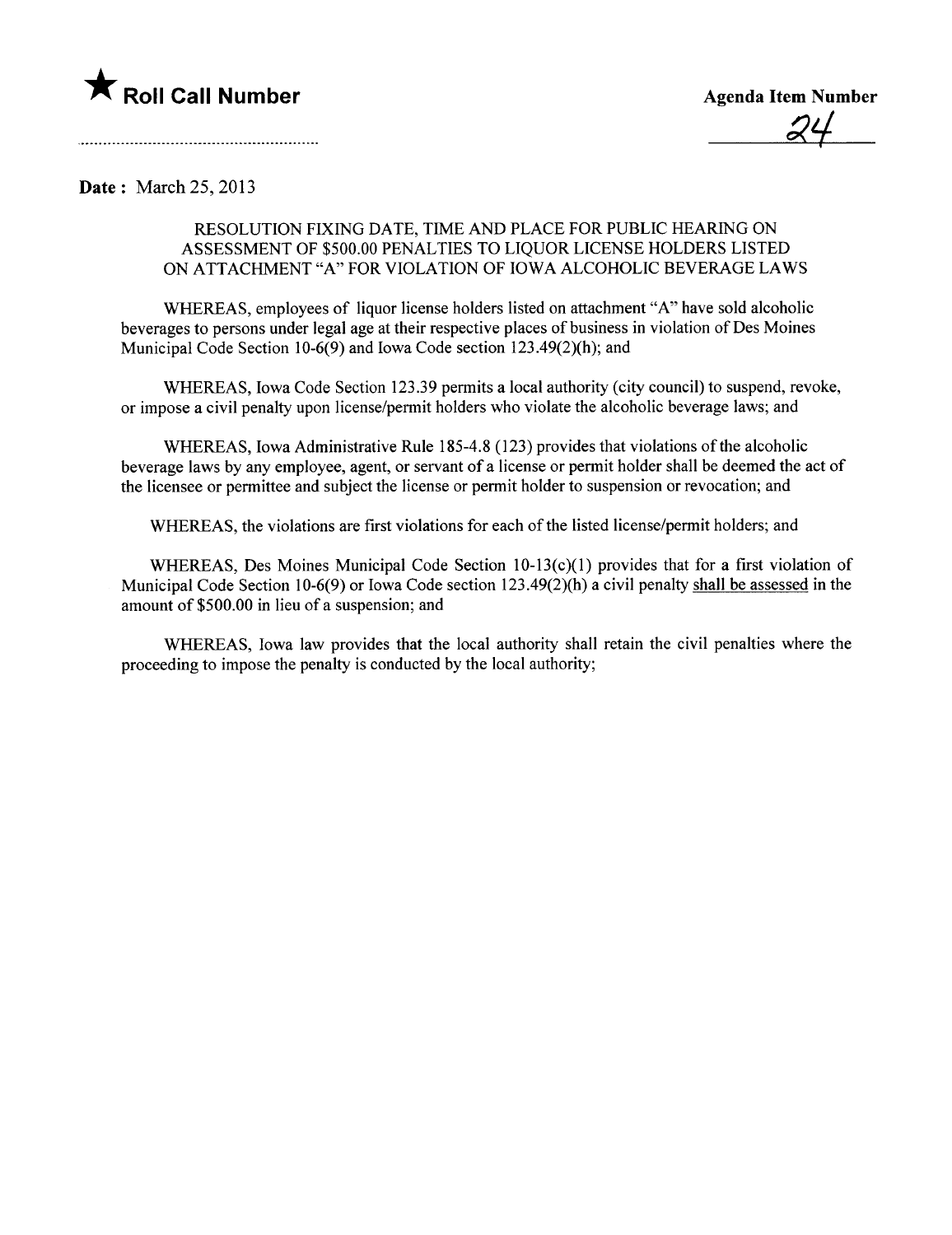

Date: March 25, 2013



(2)

NOW, THEREFORE, BE IT RESOLVED by the City Council of the City of Des Moines, Iowa that:

- 1. A public hearing is hereby set for April 8, 2013 at 5:00 P.M. in the Council Chambers at City Hall, 400 Robert D. Ray Drive, Des Moines, lA, for the purpose of providing the liquor license holders listed in attachment "A" an opportunity to be heard concerning the proposed assessment of a \$500.00 penalty for sale of alcoholic beverages to persons under legal age.
- 2. The City Clerk is directed to notify the license holders by sending through ordinary mail a copy of this resolution at least 10 days in advance of the scheduled hearing.
- 3. The license holders may pay the \$500.00 civil penalty to the City of Des Moines at the City Clerk's Office in advance of the scheduled public hearing if they do not wish to be heard.

TO ADOPT<br>
FORM APPROVED:<br>
Douglas P. Philiph<br>
Assistant City Attorney

Assistant City Attorney

MOVED BY

| <b>COUNCIL ACTION</b> | <b>YEAS</b> | <b>NAYS</b> | <b>PASS</b> | <b>ABSENT</b>   | <b>CERTIFICATE</b>                                                                                   |
|-----------------------|-------------|-------------|-------------|-----------------|------------------------------------------------------------------------------------------------------|
| <b>COWNIE</b>         |             |             |             |                 |                                                                                                      |
| <b>COLEMAN</b>        |             |             |             |                 | I, DIANE RAUH, City Clerk of said City hereby                                                        |
| <b>GRIESS</b>         |             |             |             |                 | certify that at a meeting of the City Council of<br>said City of Des Moines, held on the above date, |
| <b>HENSLEY</b>        |             |             |             |                 | among other proceedings the above was adopted.                                                       |
| <b>MAHAFFEY</b>       |             |             |             |                 |                                                                                                      |
| <b>MEYER</b>          |             |             |             |                 | IN WITNESS WHEREOF, I have hereunto set my<br>hand and affixed my seal the day and year first        |
| <b>MOORE</b>          |             |             |             |                 | above written.                                                                                       |
| <b>TOTAL</b>          |             |             |             |                 |                                                                                                      |
| <b>MOTION CARRIED</b> |             |             |             | <b>APPROVED</b> |                                                                                                      |
|                       |             |             |             |                 |                                                                                                      |
|                       |             |             |             | Mavor           | <b>City Clerk</b>                                                                                    |